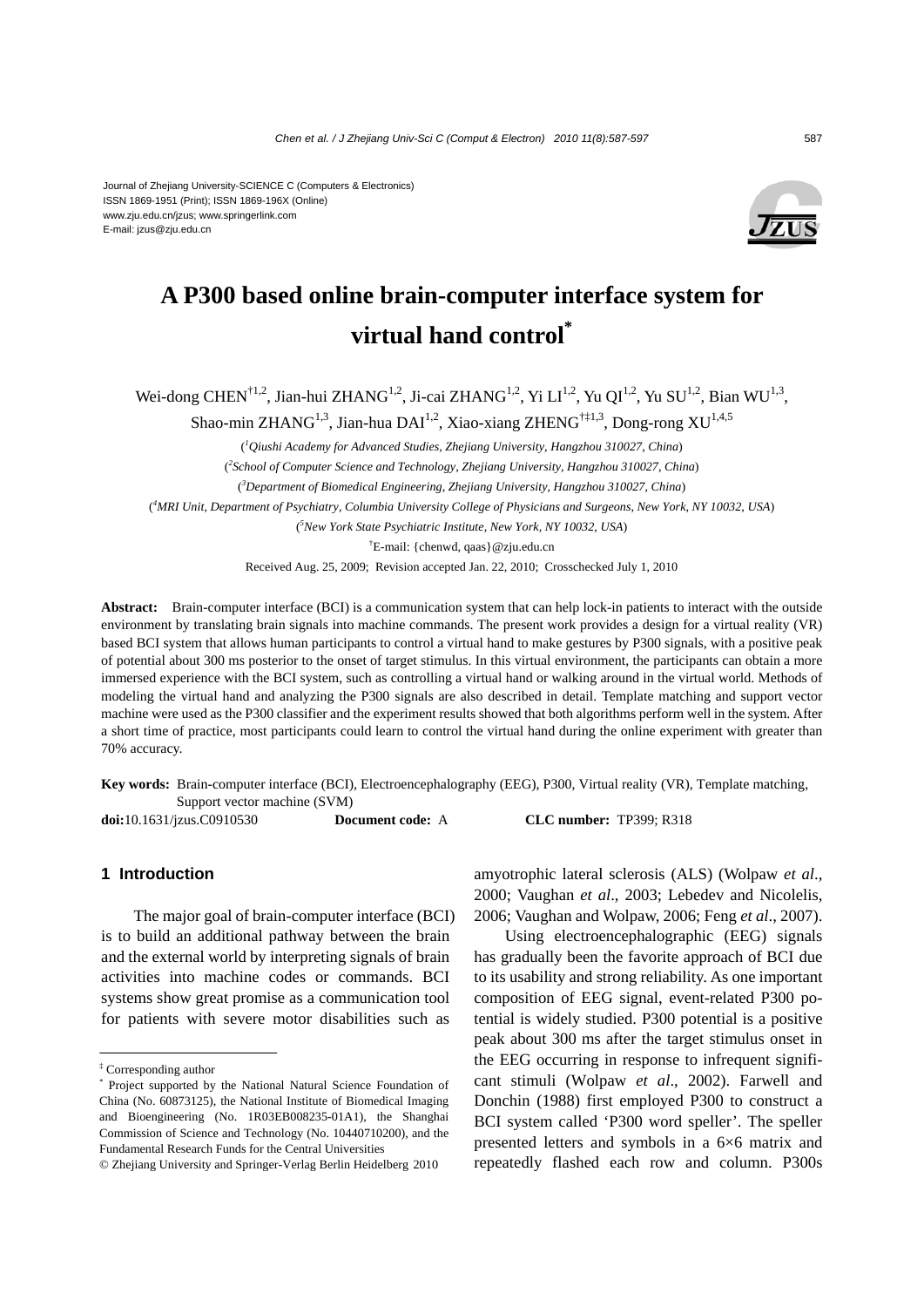would be elicited when the target row and column flashed. Zhang *et al*. (2008) developed the asynchronous P300-based BCI and proved the possibility for an asynchronous BCI communication. Moreover, many groups have managed to improve the performance of the P300 word speller, thereby improving both the accuracy and bit-rate to a certain degree (Beverina *et al*., 2003; Serby *et al*., 2005; Sellers *et al*., 2006; Krusienski *et al*., 2008).

Because of the relatively low speed of data transfer and high error rate, currently existing BCI systems are not yet practical or popular. Current trends in BCI systems are to meet the requirements of disabled people and to get the disabled involved in BCI experiments (Piccione *et al*., 2006; Sellers and Donchin, 2006). Nijboer *et al*. (2008) managed to evaluate the efficacy of their BCI communication device for individuals with advanced ALS. The system was reported to work well for those subjects. Hoffmann *et al*. (2008) developed a BCI system for helping the disabled to manipulate electrical appliances. In their experiment, subjects could operate a TV, lamp, door, and window with the P300 potential.

The combination of BCI with external devices rather than just computer screens is believed to extend the use of BCI systems. For example, some groups have reported a higher accuracy with a virtual reality (VR) based BCI system, although it might be unsafe for patients to control certain types of external device (e.g., mechanical hand). Recently, VR has emerged as one solution to overcoming the above-mentioned safety issue. Bayliss *et al*. (2004) integrated VR with the traditional P300 based BCI system and designed a scene that was closer to reality. They constructed a virtual apartment filled with virtual appliances. The participants could control those virtual things via their P300 signals. Piccione *et al*. (2008) implemented a more meaningful VR-based BCI system. In their work, users could control a virtual wheelchair to move from room to room. Finke *et al*. (2009) invented a mind game within the virtual scene based on the P300 potential. A player was required to find a target object via the P300 signal. Zhao *et al*. (2009) introduced an EEG-based driving system in a virtual environment. In addition, some researchers have proposed the use of VR as a medium for improving BCI controls (Friedman *et al*., 2007).

In 2007, we developed a P300-based Chinese

typewriter (Su *et al*., 2008). Disabled persons such as ALS patients can use this system to print sentences in Chinese with P300 signals. In 2008, we further developed a BCI messenger system based on the P300 typewriter, by which the disabled can send typed messages to cell phones (Li *et al*., 2009). Functions of typing non-Chinese characters including symbols were added to this typewriter and we also optimized many parameters critical to the success of the experiments.

We herein present a P300-based online BCI system for controlling a virtual hand. We developed this system for participants to receive necessary training on BCI in advance so that their controlling skill could be improved, with the consideration that naive participants may find too much difficulty or it could be unsafe to control a real hand or an actual artificial limb without any experience on a BCI system. Meanwhile, VR is perfectly safe for these BCI systems. The P300-based BCI system described here allows a participant to perform a number of common hand gestures. This VR based BCI system aims to prototype practical solutions for various BCI applications.

We therefore demonstrate the possibility of interacting with the real world through BCI systems as long as a similar system can be implemented in a virtual environment, which is almost always feasible.

## **2 System model**

#### **2.1 System and design**

A conventional P300-based BCI system usually contains three major modules: data acquisition, signal processing, and an interface for the participant. The module of data acquisition records EEG data from the brain and passes the data to the module of signal processing. This second module extracts features from raw EEG data, recognizes patterns (in our example, patterns corresponding to specific hand gestures) from the features, and then converts the recognized patterns into feedback signals. Finally, the third module displays stimulus scene and feedback information to the participant.

This virtual hand controlling system basically follows this design convention (Fig. 1), but contains four modules for one monitor and a data management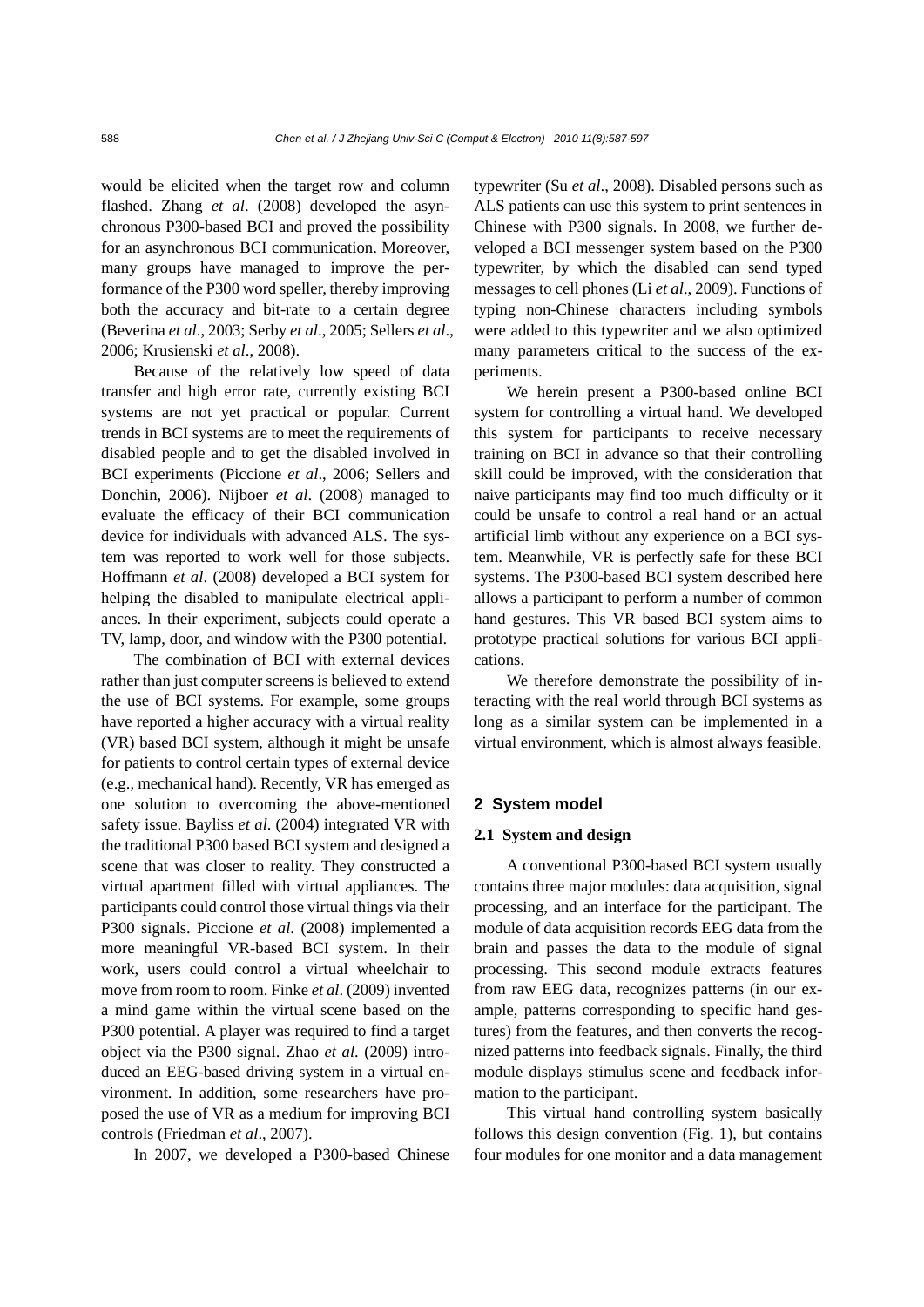module was added. The module of data acquisition employed a function provided by Acquire software of Neroscan Corporation. The module of signal processing was implemented using Microsoft Foundation Classes (MFC), thereby bridging the first and the third modules. This system does not require high-end computers and can use a laptop as a server for processing the brain signals. In the user interface module, we developed in-house a program to create eliciting solutions for the P300 experiment. This eliciting function contains all the gestures that are supported by our virtual hand and a participant can choose the desired target via his/her P300 potential. The feedback module, which contains a 3D virtual hand, would display the selected virtual hand gesture. This module performs a gesture realistically after every selection of the P300 potential. In our experiment, the feedback module has been embedded into the kernel of the stimulus program, so that the participant may see the stimulus and the feedback simultaneously. Lastly, a monitor module helps the operator to achieve a better control of the system. We will elaborate the technical details in the following subsections.



**Fig. 1 Our brain-computer interface system containing four major modules: data acquisition, signal processing, user interface, and monitor & manage** 

#### **2.2 Task and procedure**

Compared to other EEG based BCI systems (e.g., BCI based on motor imagination), a P300-based system requires less or even no prior training. One main reason for this is that P300 potential is easy to elicit and the waveform can be retained for quite a long period of time. Therefore, our system requires a

pre-flight stage of only 20 min (10 runs and 200 P300 waves averaged). Although only a short pre-flight stage is called for, this procedure is still very important, for the classification algorithm of feature extraction in the module of data acquisition as well as for the participants to familiarize themselves with the system. This classification algorithm calculates parameters used at the next stage when a participant may gain some initial BCI experience on the system and may subsequently adapt to the BCI experiment.

Four human participants (aged 21–25, one female) attended the experiments, and they had all attended the experiments of our previous project (Li *et al*., 2009). Written consent was obtained. The entire experiment consisted of two stages: a pre-flight stage and a feedback stage. The difference between these two stages was that no feedback was provided in the pre-flight stage. Initially, a participant was told to gaze at one of the gesture images (stimuli) around a virtual hand at the center of the computer screen (Fig. 2). When the stimulus started flashing, the participant was instructed to count the number of the desired stimuli flashing. After seven flashes for each gesture, the participant would see the virtual hand performing a desired action if the corresponding signal processing algorithm worked well. Between each two selections, the participant would be allowed a relatively long break so that the participant could get ready for the next gesture and then repeat the above procedure.



**Fig. 2 A participant sitting in front of the monitor during the online experiment** 

All the participants were asked to take two sessions of experiment in two consecutive weeks. In the first session, the participants finished the pre-flight stage training, which lasted about 20 min. About 10 runs were included in one session and each run contained about 8–12 selections. Thus, we collected for each participant a total of about 200 trials of P300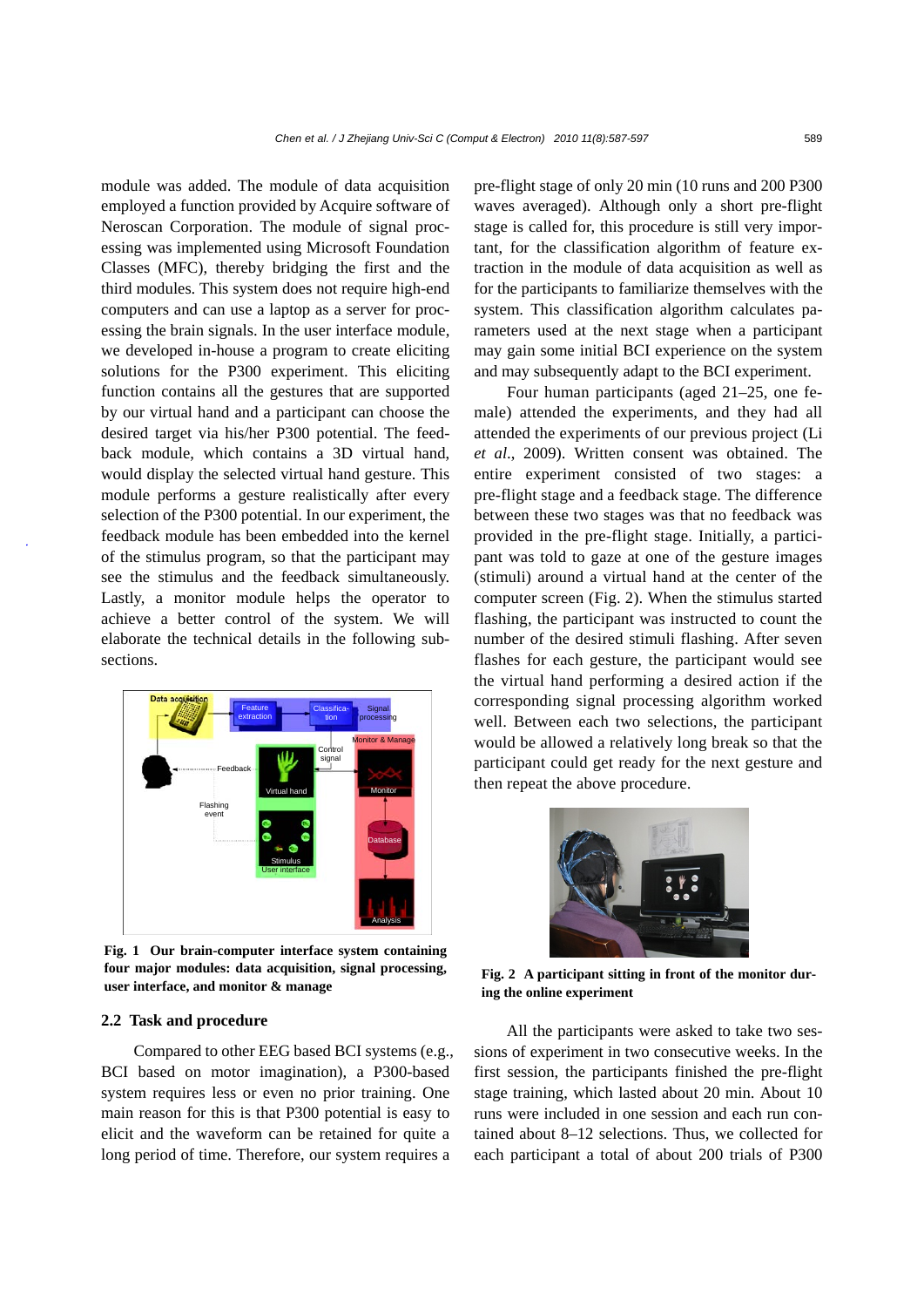data in the feedback stage.

All the experiments were undertaken with inter-stimulus intervals (ISI, onset-to-onset time interval for stimulus) of 200 ms, as was found from our previous research (Li *et al*., 2009) that an ISI of 200 ms was preferred to either longer or shorter ISIs in that, longer intervals tend to cause anxiety and impatience in the participants whereas shorter intervals require higher concentration. Consequently, one run would need 3–5 min and an entire session including 20 runs would take about 75 min.

#### **2.3 Data acquisition**

EEG was recorded using Quick-Cap (Compumedics Neuroscan) embedded with 37 electrodes distributed over the entire scalp. Fourteen channels were used in this experiment (FZ, FC3, FCZ, FC4, T3, C3, CZ, C4, T4, CP3, CPZ, CP4, PZ, and OZ), all referenced to the nose and grounded to the forehead. The acquired data were digitized at a sample rate of 250 Hz, band pass filtered at 0.1–40 Hz, and then stored. Vertical electrooculogram (EOG) was recorded for ocular artifact removal. All the EEG data and event code of the stimuli were recorded and sent to the signal processing module during the online experiment.

The experimental controlling and information recording were finished by the experiment monitor module. It recorded some vital details (e.g., flashing events, feedback sequence, and time cost) of the experiment and also helped operators to better control the whole procedure. Some data management and statistical analysis functions were also integrated into this program, and we could obtain additional assistance during an offline data processing procedure.

#### **2.4 Virtual hand modeling**

The human hand is a complex biological organ; it can be considered a mechanical machine. To construct a virtual hand in 3D environment for various immersive or non-immersive applications, the human hand's biomechanical features must be fully considered. In modeling a virtual hand, three key aspects must be considered: the physical modeling of the hand, the constraints of hand motion, and the real-time rendering of hand gestures.

Different from medical researchers and biomechanical scientists who might be more interested in sophisticated methods and measurements to mimic hand motions and model hand structures, we as computer scientists and engineering professionals consider that the ability of interaction and the speed of rendering are more important aspects (Yi *et al*., 2005). To drive the virtual hand with EEG signals on-the-fly, we accepted a trade-off between the visual quality of appearance of the hand model and the real-time interactivity.

A human hand comprises 27 bones and 29 degrees of freedom (DoFs). Hand motions result from complex combinations of the movements of these bones with various joints, each having differing DoFs (Sturman, 1992). A virtual hand is ideally modeled with all the 27 bones, joints and all the 29 DoFs. For the above-mentioned trade-off, however, we employed a simplified hand model that is visually pleasant and acceptable with a reduced number of DoFs.

Our model considered the virtual hand as a rigid body, with no physical deformation but merely a set of several simple geometries, at a size of thousands of polygons in predefined order. We divided the virtual hand into 15 parts, of which 12 parts were for finger phalanxes, two for thumb phalanxes, and one large piece for the palm. Therefore, this virtual hand has 14 joints with about 24 DoFs: PIP (proximal interphalangeal) joint and DIP (distal interphalangeal) joint for four fingers with one degree each; MCP (metacarpophalangeal) joint for four fingers with two degrees each, except for the middle finger which has only one; IP (interphalangeal) joint of the thumb with one degree and MCP of the thumb with two degrees; the wrist with the last six degrees. The whole hand is organized as a virtual scene graph, with the root node representing the wrist. Each part of the virtual hand model has its own coordinate system and is attached to its parent node, which has a different coordinate system. For example, the distal phalanx of the middle finger has its own coordinate system rooted at its DIP joint, while this coordinate system is attached to the coordinate system of its middle phalanx rooted at its PIP joint. The scene graph of the hand structure is a tree-like structure that roots from the wrist joint of the hand. Each joint plays a role as a node of the tree, and the phalanxes and bones as leaf nodes.

Even though a human hand is highly articulated and fingers can move naturally without external interaction, the hand cannot generate arbitrarily random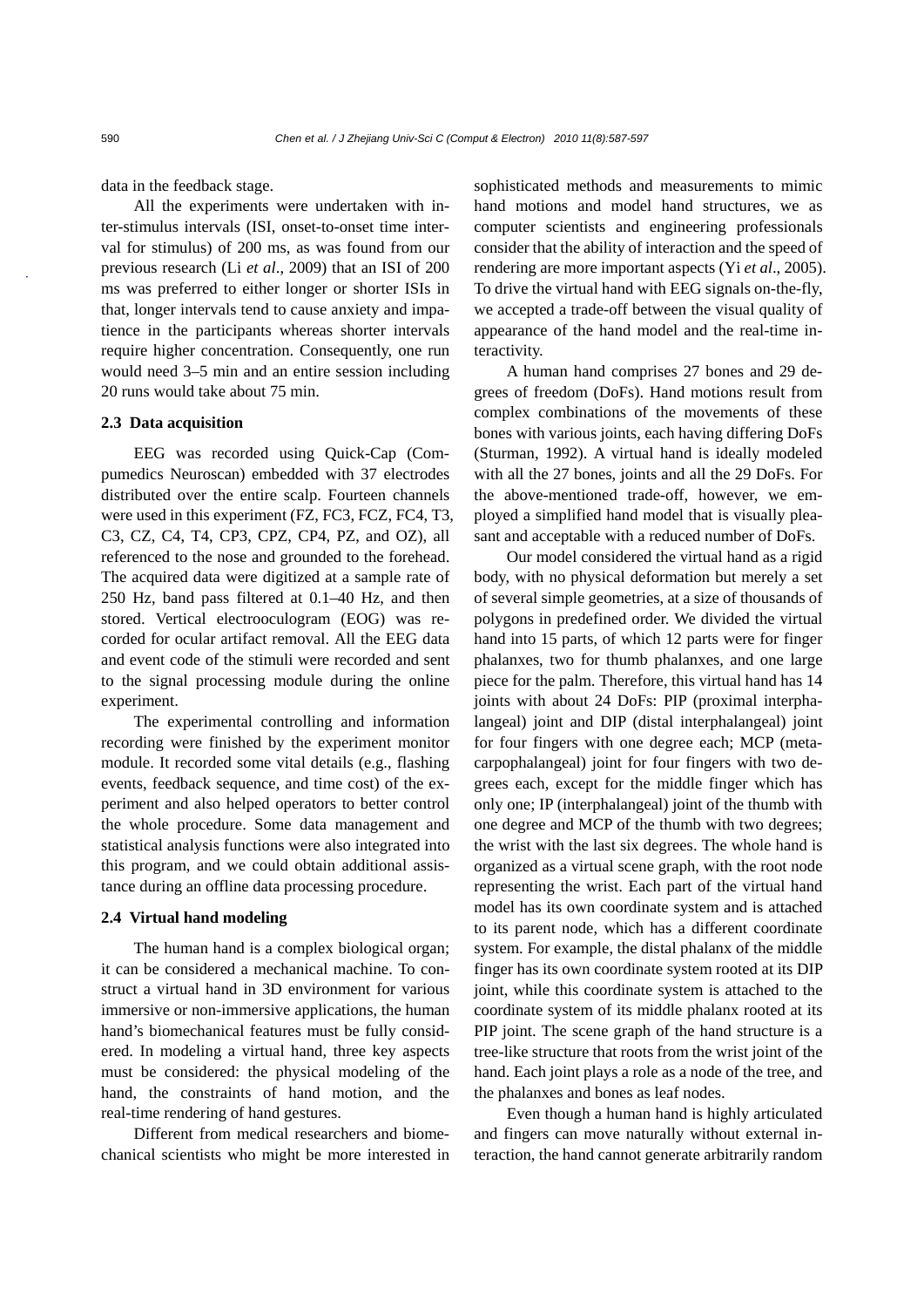gestures. The anatomical structure highly constrains the possible hand gestures. Natural movements of hand parts at the joints are therefore spatially limited. An evident constraint is in a single finger flexion, which might cause flexion of the adjacent fingers, and this finger's extension is hindered by the flexion of others. There are three types of hand constraint (Lin *et al*., 2000):

1. The constraints limited by the finger motion as a result of hand anatomy, called static constraints (i.e., joint motion ranges).

2. The constraints imposed on joints during motion, or dynamic constraints (i.e., the intra- and interfinger constraints).

3. The constraints applied in performing natural motions (i.e., curling all fingers at the same time to make a fist).

When the motion of a virtual hand is modeled, applying hand constraints can significantly improve the computational efficiency and provide visually realistic animation of hand motion. With the reduced number of joints and freedoms in our hand model, the constraints applied from studies on fingers and thumb motions are calculated as follows:

1. The joint angle static limits of MCP, PIP, and DIP joints for the four fingers as well as the MCP and IP joints for thumb are indicated in Tables 1 and 2.

| -------    |           |       |        |       |       |
|------------|-----------|-------|--------|-------|-------|
| Joint      | Motion    | Index | Middle | Ring  | Pinky |
| DIP        | Flexion   | 73    | 80     | 75    | 78    |
|            | Extension | 11    | 11     | 11    | 11    |
| PIP        | Flexion   | 101   | 103    | 105   | 103   |
|            | Extension | 12    | 12     | 12.   |       |
| <b>MCP</b> | Flexion   | 83    | 90     | 88    | 90    |
|            | Extension | $-22$ | $-22$  | $-23$ | -34   |

**Table 1 Finger joint motion ranges (degree)**

DIP: distal interphalangeal; PIP: proximal interphalangeal; MCP: metacarpophalangeal

**Table 2 Thumb joint motion ranges**

| Joint      | Motion              | Thumb $(°)$ |
|------------|---------------------|-------------|
| ΙP         | Flexion-extension   | $100+9$     |
|            | Abduction-adduction | $7 + 10$    |
|            | Rotation            | $8+9$       |
| <b>MCP</b> | Flexion-extension   | $45+16$     |
|            | Abduction-adduction | $9 + 3$     |
|            | Rotation            | $12+4$      |

IP: interphalangeal; MCP: metacarpophalangeal

2. The  $5DT^{\circledR}$  data glove we used does not have DIP sensors for the four fingers. The DIP and PIP joint flexions are not independent.

$$
\theta_{\rm DIP}^{\rm F} = \frac{2}{3} \theta_{\rm PIP}^{\rm F}.
$$
 (1)

3. The MCP joint of the middle finger has no abduction or adduction.

$$
\theta_{\text{MCP(M)}}^{\text{A}} = 0. \tag{2}
$$

We also applied the inter-finger dynamic constraint, which states that the joint angle limits of the MCP joints depend on those of the neighboring fingers. That is, how one finger moves at its MCP joint can affect its neighboring fingers. For example, when the flexion increases at the MCP joint of the ring finger, both the middle and little fingers will follow the ring finger. In this case, the ring finger is active while the middle and little fingers are passive. The state of the ring finger at the MCP joint depends on the active finger's flexion angle as well as the passive finger proximity to the active one. That is, the middle and little fingers both have a strong influence on the ring finger while the index has moderate and the thumb the least influence. Since there is a maximum difference in flexion angles between active and passive fingers, the influence of passive fingers on active fingers can be summarized as follows (Lee and Kunii, 1995):

$$
\alpha_{d_{\max}}(\theta_{\text{MCP}(1)}^{\text{F}}) = \min\left(\theta_{\text{MCP}(M)}^{\text{F}} + 25, \alpha_{\text{snax}}(\theta_{\text{MCP}(1)}^{\text{F}})\right),\tag{3}
$$

$$
\alpha_{\text{dmin}}(\theta_{\text{MCP(I)}}^{\text{F}}) = \max\left(\theta_{\text{MCP(M)}}^{\text{F}} - 54, \alpha_{\text{smin}}(\theta_{\text{MCP(I)}}^{\text{F}})\right),\tag{4}
$$

$$
\alpha_{\text{dmax}}(\theta_{\text{MCP(M)}}^{\text{F}}) = \min\left(\theta_{\text{MCP(I)}}^{\text{F}} + 54, \theta_{\text{MCP(R)}}^{\text{F}} + 20, \alpha_{\text{snax}}(\theta_{\text{MCP(M)}}^{\text{F}})\right),\tag{5}
$$

$$
\alpha_{\text{dmin}}(\theta_{\text{MCP(M)}}^{\text{F}}) = \min\left(\theta_{\text{MCP(I)}}^{\text{F}} - 25, \theta_{\text{MCP(R)}}^{\text{F}} - 45, \alpha_{\text{smin}}(\theta_{\text{MCP(M)}}^{\text{F}})\right),\tag{6}
$$

$$
\alpha_{d_{\max}}(\theta_{\text{MCP(R)}}^{\text{F}}) = \min\left(\theta_{\text{MCP(M)}}^{\text{F}} + 45, \theta_{\text{MCP(L)}}^{\text{F}} + 48, \alpha_{\text{snax}}(\theta_{\text{MCP(R)}}^{\text{F}})\right),\tag{7}
$$

$$
\alpha_{\text{dmin}}(\theta_{\text{MCP(R)}}^{\text{F}}) = \min\left(\theta_{\text{MCP(M)}}^{\text{F}} - 20, \theta_{\text{MCP(L)}}^{\text{F}} - 44, \alpha_{\text{snax}}(\theta_{\text{MCP(R)}}^{\text{F}})\right),\tag{8}
$$

$$
\alpha_{d\max}(\theta^F_{MCP(L)}) = \min(\theta^F_{MCP(R)} + 44, \alpha_{s\max}(\theta^F_{MCP(L)})),
$$
\n(9)

$$
\alpha_{\text{dmin}}(\theta_{\text{MCP(L)}}^{\text{F}}) = \max\left(\theta_{\text{MCP(R)}}^{\text{F}} - 48, \alpha_{\text{smin}}(\theta_{\text{MCP(L)}}^{\text{F}})\right),\tag{10}
$$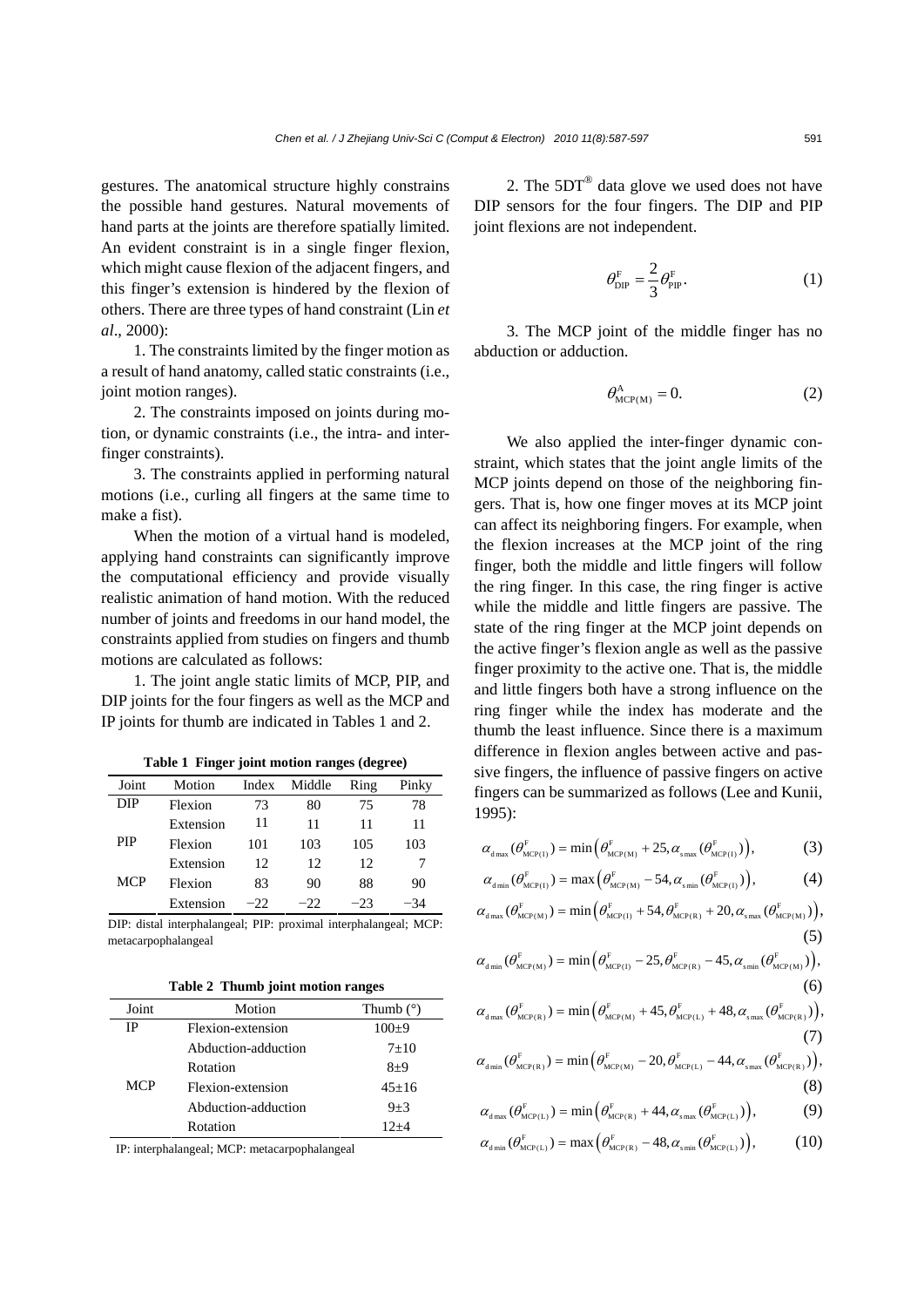where  $\alpha_{\text{dmax}}$  and  $\alpha_{\text{dmin}}$  are the maximum and minimum dynamic angles at each joint respectively, subscripts I, M, R, and L represent the index, middle, ring, and little fingers respectively, and  $\alpha_{\text{smax}}$  and  $\alpha_{\text{smin}}$  are static joint angles as listed in Table 1.

Based on this hand model and its motion constraints, we are then able to generate hand motions. Investigators have found that human hands can manage two classes of hand motion: prehensile and non-prehensile. Prehensile motions are typically gripping or pinching an object between the digits and the palm, for grasping an object or using a tool. Typical non-prehensile motions include pushing, lifting, and tapping.

We defined seven hand gestures in our experiment for elementary tasks (Fig. 3). The gesture of hand completely open with all available DoFs at zero positions was defined as the reference gesture, and the other six gestures were: hand half open for ball grasping, full close of the hand to a fist, hand opposition, hand grip, hand gesture for number two, and the OK sign. The gestures are generated based on data captured using a 5DT® data glove.



**Fig. 3 Virtual hand gestures supported by the system**  The six gestures from top down and left to right are: hand full close to a fist, half open for ball grasping, opposition, grip, gesture for number two, and the OK sign

#### **2.5 Signal processing**

The common signal processing procedure of a BCI system contains two stages: feature extraction and classification. Different classification methods were employed in our online experiment and offline data analysis. In this subsection, we first introduce the feature extraction method, and then describe the online classification algorithm and offline data analysis method in detail.

EEG signal is recorded by the electrodes far from the signal source, so its signal-to-noise ratio (SNR) is low. Although the signals may be characterized by distinct prominent features such as P300, distinguishing the differing signals remains a challenging job. Preprocessing of the signals is therefore necessary to improve SNR by reducing artifacts and correcting the signal drifts. Four steps were involved in our feature extraction procedure: artifact reduction, drift correction, signal filtering, and averaging.

Ocular movements, especially blinks, have a large negative influence on the entire EEG waveform. In the P300 experiments, the classification algorithm could create significant errors if the participant blinked while counting the target. Unfortunately, the participants cannot prevent blinking during the whole period of stimulus flashing. Therefore, the impact of EOG on the EEG wave has to be isolated and removed.

The algorithm for eliminating the EOG we used employs least squares regression (Croft and Barry, 2000). The proportion of EOG that is present in the *k*th EEG channel is given by

$$
B_{k} = \frac{\sum (\text{EOG}_{i} - \overline{\text{EOG}}_{i})(\text{EEG}_{i} - \overline{\text{EEG}}_{i})}{\sum (\text{EOG}_{i} - \overline{\text{EOG}}_{i})^{2}}, \quad (11)
$$

where EOG*i* and EEG*i* are the amplitudes of EOG and the *k*th EEG at time point *i* respectively, and  $\overline{EOG}$ . and EEG*i* are the mean values of EOG and EEG data from all channels at time point *i* respectively. Then we calculated the corrected amplitude of the *k*th EEG by

$$
EEG'_{i} = EEG_{i} - (\overline{EOG_{i}} - B_{k}) - (\overline{EOG_{i}} - (\overline{EEG_{i}} \times B_{k})).
$$
\n(12)

Wave drifting is another basic problem in the experiment. The EEG wave we obtained from the amplifier always drifted either upward or downward. Some specific waveform character was concealed and became more difficult to recognize. So a drifting correction procedure was employed at this stage to diminish this negative influence. For every *m* points in the EEG wave, the first  $p$  continuous points were selected and the average value was calculated. In our case, *m*=50 and *p*=10.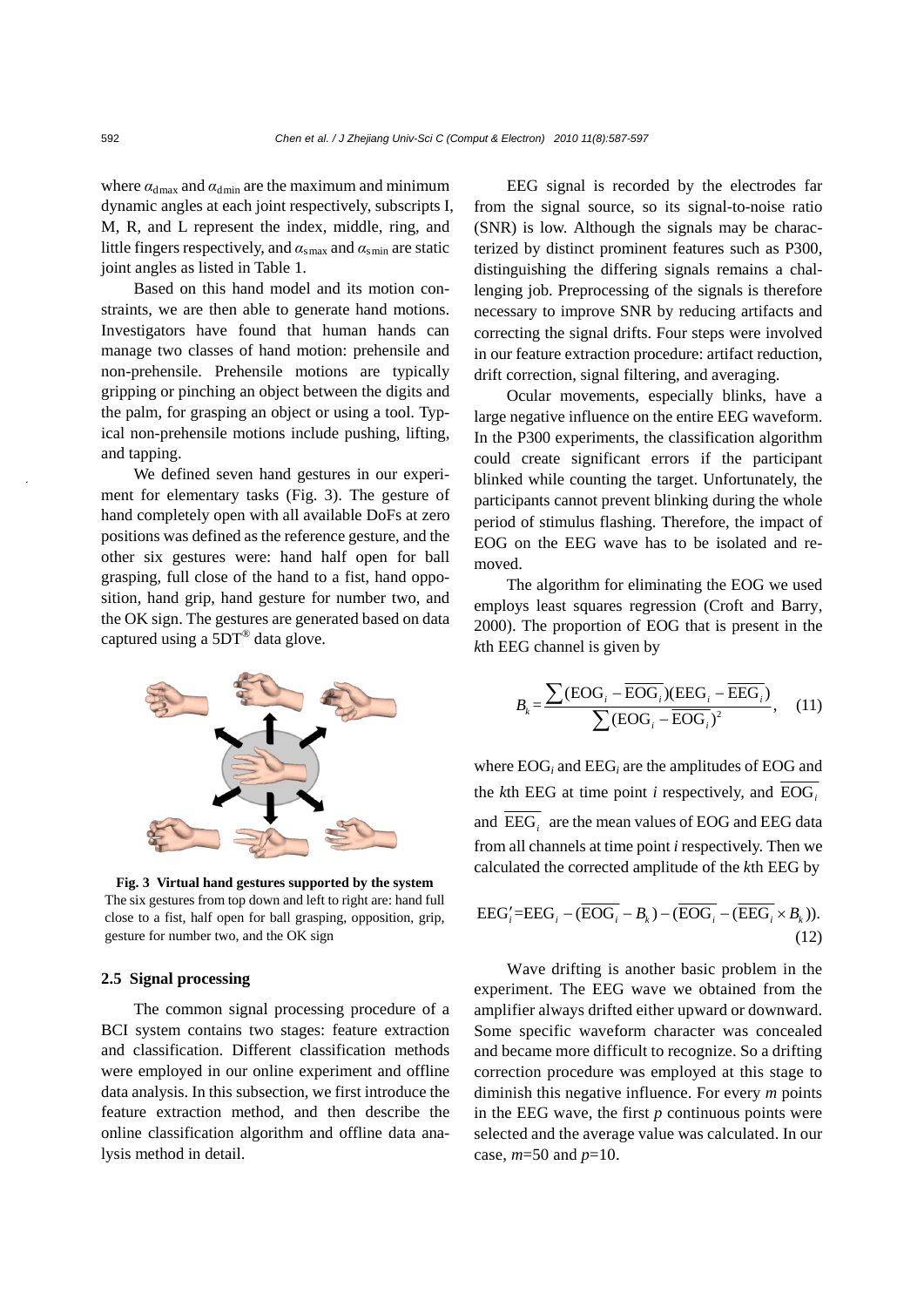$$
AVG_i = \frac{1}{p} \sum_{j=im+1}^{im+p} EEG_j.
$$
 (13)

With the calculated point array AVG, a line that approximated the drifting path could be simulated. Then the point value of the line (*Δ*) was subtracted from the original EEG wave on every point to obtain the corrected EEG signal.

$$
EEG' = EEG - \varDelta. \tag{14}
$$

Then, we filtered and down-sampled the signals. We filtered the corrected EEG data using a band-pass filter (0.1–15 Hz) to exclude components irrelevant to P300 potential. In practice, every three sampling points were replaced by their average value to reduce the resolution of the EEG signals.

Because single trial P300 was generally immersed into background EEG, averaging signal over trials turned out a reasonable method for enhancing P300. As the background EEG signals are generally random, whereas P300 signals are not, averaging EEG signals at the eliciting time can weaken the background EEG signals' influence. Subsequently, we segmented the continuous EEG data into epochs, each containing 620 ms of signals, from a time point at 100 ms after the stimulus flashing to 720 ms afterwards. Then, epochs of seven trials were averaged to obtain an enhanced epoch for each stimulus. The P300 waveform would become obvious after this step. Fig. 4 shows P300 and non-P300 waveforms of a participant, which were averaged over seven trials at FCZ.

After the above feature extraction procedure, the P300 waveform stood out. What was still needed was



**Fig. 4 Typical P300 waveform of one participant after averaging over seven trials at FCZ** 

The solid line is the target P300 wave; others are non-target waves

an effective classifier for higher accuracy and faster processing in the online system. The algorithm of template matching was adopted in our online experiment. Template matching is a simple algorithm suitable for waveform recognition and therefore appropriate for detecting P300 signals. Moreover, this method is easy to implement and very fast in classification, important in our online system requiring real-time processing.

In the online processing step, epochs corresponding to every stimulus were calculated and stored in a matrix. If every epoch had *m* points, and *n* channels were employed, the matrix turned to be an *m*×*n* vector. After averaging the initial 10 epochs via the pre-flight stage, we obtained the P300 template for the subject. Then, the similarity of two matrixes *A* and *B* could be calculated using Eq. (15), where  $A_i$  and  $B_i$ are the *i*th column vectors of matrixes *A* and *B*, respectively. If a wave resembles P300 template wave, its value of similarity to the P300 template is high.

$$
S(\mathbf{A}, \mathbf{B}) = \sum_{i=1}^{n} S(\overline{\mathbf{A}_{i}}, \overline{\mathbf{B}_{i}}).
$$
 (15)

Calculating the similarity of two matrixes could be viewed as calculating the similarity sum of two groups of channels. A method of correlation coefficients as defined in Eq. (16) was used to calculate the similarity of two vectors *X* and *Y*:

$$
S = \frac{\sum x_i y_i}{\sqrt{\sum x_i^2 \sum y_i^2}}.
$$
 (16)

We therefore obtained *n* similarity values corresponding to the *n* stimulus events. The epoch that had the largest similarity would be selected as the target. But if the difference between the largest and second largest similarities was small, no target would be chosen. The target value, once selected, would be sent to the feedback module, and the corresponding gesture would be performed by the virtual hand.

#### **2.6 Offline analysis**

In the offline data processing stage, a machine learning method called support vector machine (SVM) was applied to classify the epoch data. In pursuit of real-time interaction, we chose template matching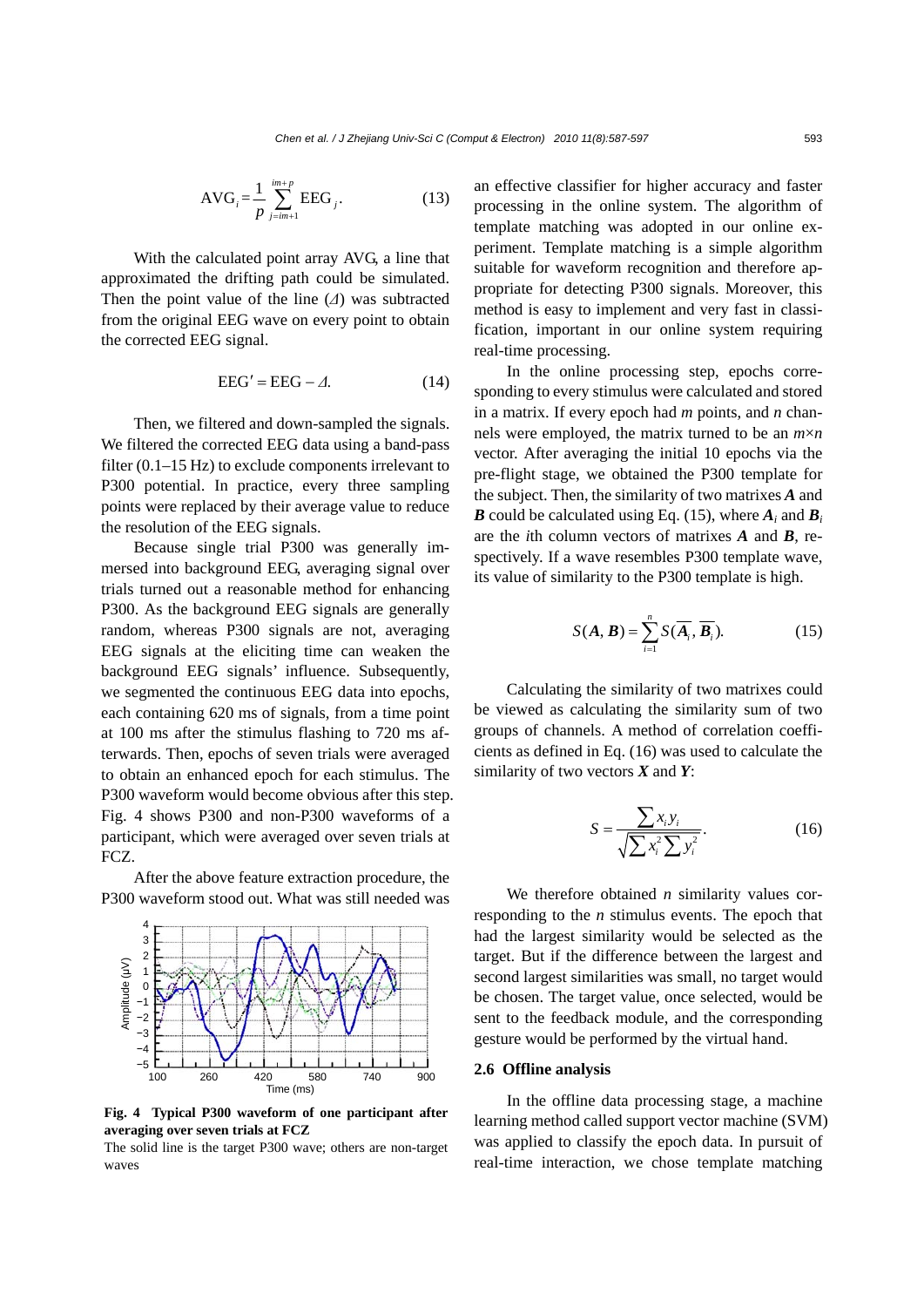(TM) as the online classification method. Nevertheless, SVM is widely considered to be superior to TM in terms of classification accuracy.

Generally speaking, the idea of support vector classifier is to maximize the margin between the training patterns and the decision boundary (Theodoridis and Koutroumbas, 2006). As shown in Fig. 5, classifier  $g_1(x)$  is better than classifier  $g_2(x)$ , because the geometric margin of  $g_1(x)$  is larger than that of  $g_2(x)$ .  $g_1(x)$  may therefore perform better in predicting future data.



**Fig. 5 An example of support vector machine decision,**  where classifier  $g_1(x)$  is better than classifier  $g_2(x)$  owing **to a larger margin**

Cortes and Vapnik (1995) suggested a modified maximum margin method which allowed for mislabeled examples (Boser *et al*., 1992). The method introduces slack variables *ξi*, which measure the degree of misclassification of data. If there is no hyperplane that can split the '+1' or '−1' examples, the method will choose a hyperplane that splits the examples as cleanly as possible, while still maximizing the distance to the nearest cleanly split examples. This is called the soft margin method. By penalizing non-zero *ξi*, soft margin makes a trade-off between margin and error penalty. This kind of support vector classifier takes the following form:

Given the training data of two classes which are labeled as  $-1$  or  $+1$ ,

$$
\{x_i, y_i\}, i = 1, 2, ..., N, y_i \in \{-1, 1\}, x_i \in \mathbb{R}^m, (17)
$$

finding the soft margin classifier becomes a quadratic programming (QP) optimization problem:

$$
\min\left(\frac{1}{2}||w||^{2} + C\sum_{i=1}^{N}\xi_{i}\right)
$$
  
s.t.  $y_{i}(+w_{0}) \ge 1-\xi_{i}$  (18)  
 $\xi_{i} \ge 0, i = 1, 2, ..., N.$ 

Solving the QP problem, we obtain the classifier:

$$
g(x) = w \cdot x + w_0 > (<) 0. \tag{19}
$$

Moreover, the above QP problem has a duality form of

$$
\max_{\lambda} \left( \sum_{i=1}^{N} \lambda_i - \frac{1}{2} \sum_{i,j} \lambda_i \lambda_j y_i y_j K(\boldsymbol{x}_i, \boldsymbol{x}_j) \right)
$$
  
s.t. 
$$
\sum_{i=1}^{N} \lambda_i y_i = 0, \quad 0 \le \lambda \le C.
$$
 (20)

And the classifier in this condition becomes

$$
g(\mathbf{x}) = \mathbf{w} \cdot \mathbf{x} + w_0 = \sum_{i=1}^{N_s} \lambda_i y_i K(\mathbf{x}_i, \mathbf{x}) + w_0 > (\text{0}, 0, 0.21)
$$

where  $N_s$  is the number of non-zero support vectors and  $K(x_i, x_j)$  is a kernel function, which maps the original data to a transformed feature space. The transformation may be non-linear and the transformed space can be high dimensional; thus, although the classifier is a hyperplane in the high-dimensional feature space, it may be non-linear in the original input space.

In this study, we chose the dot product as the kernel function and implemented a soft margin linear classifier. In the prediction phase, with the classifier

$$
g(\boldsymbol{x}) = \boldsymbol{w} \cdot \boldsymbol{x} + w_0 = \sum_{i=1}^{N_s} \lambda_i y_i K(\boldsymbol{x}_i, \boldsymbol{x}) + w_0, \quad (22)
$$

we assign *x* to the '+1' (or '−1') class if  $g(x) > 0$  (or <0). Since  $g(x)$  is a distance measured from x to the hyperplane, we may take advantage of this using the value instead of just the sign of  $g(x)$ . In the P300 classification task, we have to pick one averaged P300 epoch out of *N* epochs while the others are non-target epochs. Here *N* is the number of stimuli in a typical oddball experiment. If we label the target P300 epochs as '+1' class and the non-target epochs as '−1' class, we can conclude that the epoch with the maximum  $g(x)$  value in all *N* epochs contains the target P300. This method performed well in our experiments and further analysis about this algorithm will be made in the near future studies.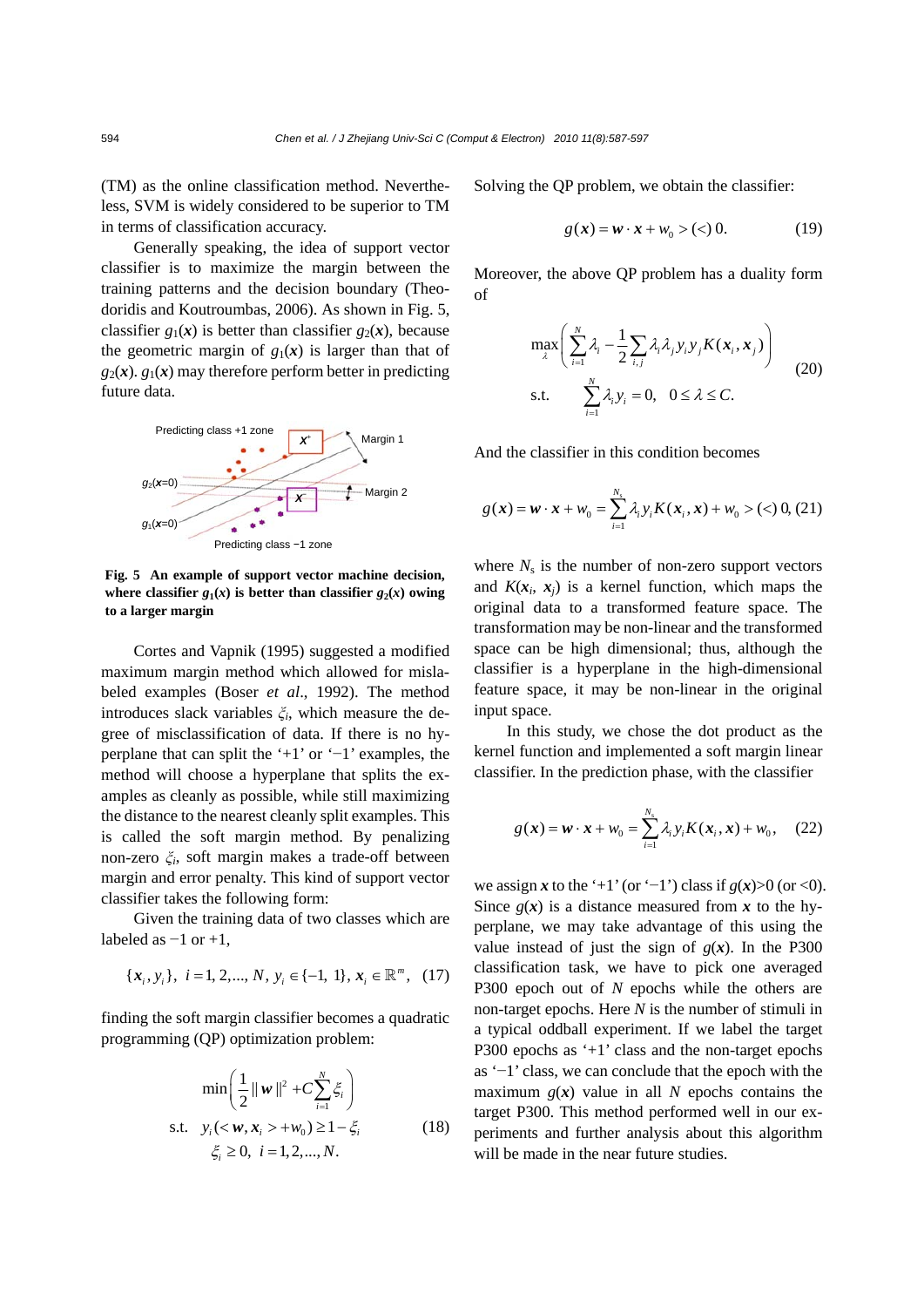### **3 Results**

Compared to the P300 experiments conducted before, experiments in this study of the virtual hand control are somewhat different, and some differences may have crucial effect on the final result. First, virtual reality was employed as the feedback medium. Feedback from VR provides realistic visual effects, but nevertheless may distract a participant from the stimulus. Furthermore, feedback from VR would be less intuitive, and it could take more time for the participant to obtain the results. Second, we also tried a reduced number of trials for average. In this study we set the trial number to be 7 (in contrast to 10 in former research), resulting in decreased accuracy in the final classification, but an improved rate of data transfer.

All participants, except participant B, finished the online experiment (TM method) with an accuracy higher than 70% (Fig. 6). To testify the effectiveness of the SVM algorithm, a semi-online procedure was designed in which the training data were used for training the SVM classifier while the other data for offline checking. We thereby obtained the average accuracy for every participant. The average accuracy of all participants using the SVM classifier was 67.96%, lower than the TM method used online (72.38%). The SVM classifier's average accuracy, however, reached 73.91% while the TM method achieved only 65.94% for participants A, B, and C. On the whole, our offline method appeared to be a better solution for the system provided that the performance for some individuals (e.g., participant D) could be improved.



**Fig. 6 Comparison of classification accuracy for the online experiment (template matching, TM) and offline analysis (support vector machine, SVM)** 

To compare the performances of the online and semi-online algorithms, some more experiments were carried out. We exchanged the methods used in the online and semi-online stages for several trials. The results showed that the method of working online always outperformed that of working semi-online. The reason may be that the online experiment allowed a participant to adapt himself/herself to the algorithm after each selection. So the algorithm would always be better when it is working online than semi-online. This may be due to the mutual adaption between the participants and the algorithm. As a matter of fact, one of the participants performed well in the P300 tasks even when the data processing algorithm had some defects. We are certain that humans have strong ability in learning rules and controlling the outside systems such as BCIs. More work is required to examine this perspective.

Compared with our previous studies, we obtained a little lower accuracy for our virtual hand system. One main reason might be the reduction of the number of trials for each selection. Averaging was an important procedure for enhancing the P300 wave, but largely reduced the bit-rate of the BCI system. Although the system accuracy became lower than that of the previous work, where 10-trial averaging was used, the transfer rate achieved a 2.62% increase.

Reviewing the online classification results, we found that the selection accuracy became much higher when the last selection was correct. That is to say, the selection was apt to be correct when a correct choice had been made. In fact, the participants' accuracy was on average 11% higher when they had already made a correct choice. This pointed to the importance of human adaption during the P300 experiment. Positive feedback reinforced the learning procedure, while negative feedback suggested the participant to adapt. The positive feedback seems more important for participants to maintain better performance states as it may relax the participant, while a negative result may increase tension in the participant. Compared to other types of interaction method, mental factors such as mood and psychology appear to play a more important role in BCI.

Moreover, we tried to analyze the contribution of each individual channel to P300 classification. Fig. 7 shows the Encephalo topography for four participants. The value of each point indicates the channel's simi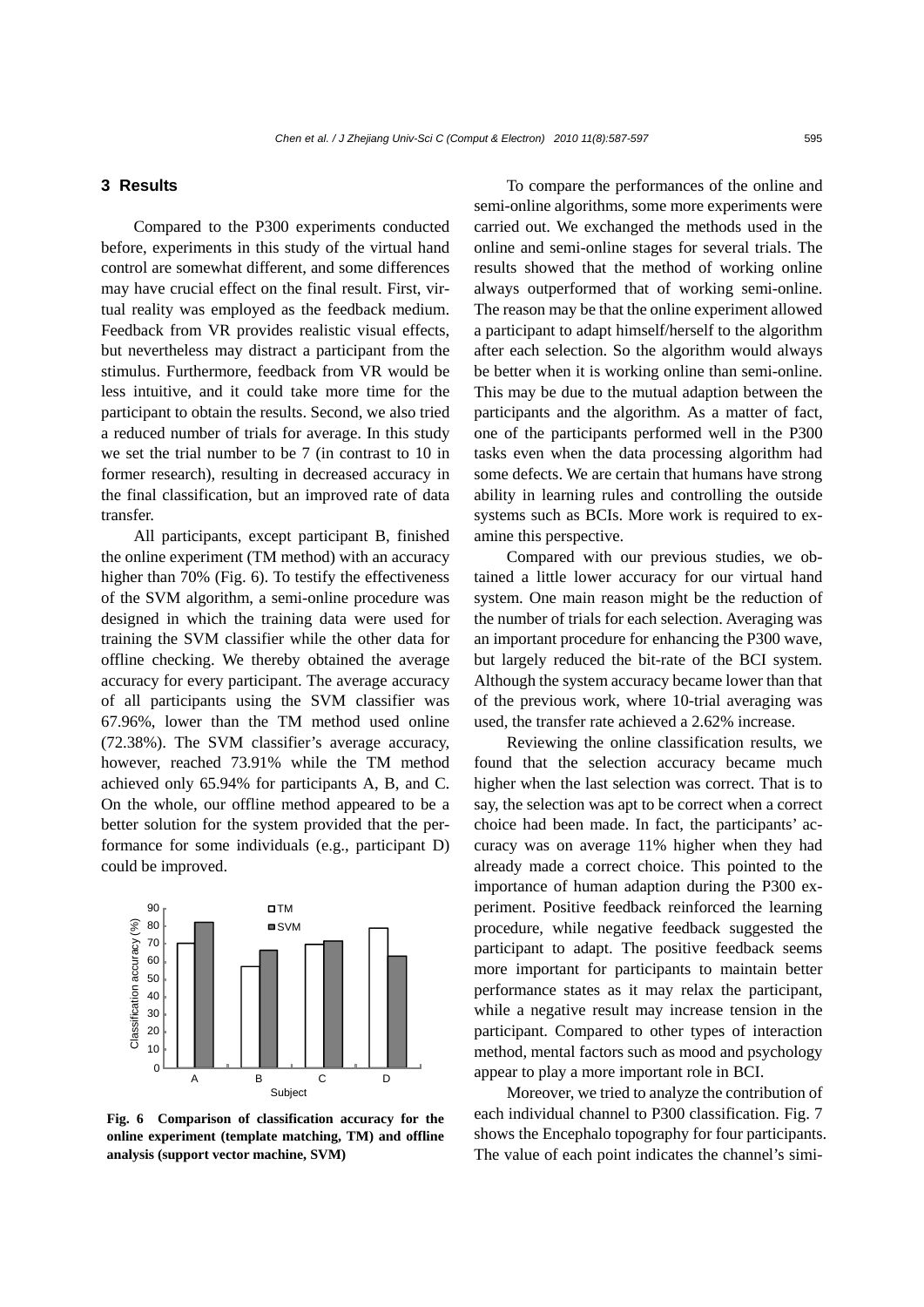larity to the template, i.e., the contribution of each channel. For all the participants, the regions of channels C3 and CP3 showed an obviously better effect. However, the traditional channel group used for the P300 experiment (FCZ, CZ, CPZ, and PZ) seems less contributive in our P300 detection method. This was particularly the case for the participants A, B, and C, whose Encephalo topographies were very similar. This similarity can be very important for finding a general channel setup for a P300 experiment. We also found that reducing the channel number shortened the preparation time for the experiment.



**Fig. 7 Encephalo topography of online experiment results with four participants A (a), B (b), C (c), and D (d)**  The value of each point indicates the channel's similarity to the template, i.e., the contribution of each channel

# **4 Conclusions**

With brain-computer interface (BCI), disabled persons such as amyotrophic lateral sclerosis (ALS) patients could better care for themselves. In this paper, we described a P300-based online virtual hand controlling system and the signal processing method. All participants of the experiment could control the virtual hand correctly after a short time of practice. We also demonstrated that, the system's transfer rate increased when the trial number was reduced, although the accuracy of the system was not stable and performance was not very good for some participants. To achieve a more practical and faster BCI system, more work needs to be done to improve our algorithm. A channel analysis was also conducted, showing that some channels were more contributive than the others. Virtual reality can provide the disabled with a very good training environment for BCI use. The combination of VR and BCI seems very promising for BCI systems in terms of its usability and practicability.

#### **References**

- Bayliss, J.D., Inverso, S.A., Tentler, A., 2004. Changing the P300 brain computer interface. *Cyberpsych. & Behav.*, **7**(6):694-704. [doi:10.1089/cpb.2004.7.694]
- Beverina, F., Palmas, G., Silvoni, S., Piccione, F., 2003. User adaptive BCIs SSVEP and P300 based interfaces. *PsychNol. J.*, **1**(4):331-354.
- Boser, B.E., Guyon, I.M., Vapnik, V., 1992. A Training Algorithm for Optimal Margin Classifiers. Proc. 5th Annual Workshop on Computational Learning Theory, p.144-152. [doi:10.1145/130385.130401]
- Cortes, C., Vapnik, U., 1995. Support-vector networks. *Mach. Learn.*, **20**(3):273-297. [doi:10.1023/A:1022627411411]
- Croft, R.J., Barry, R.J., 2000. Removal of ocular artifact from the EEG: a review. *Neurophys. Clin.*, **30**(1):5-19. [doi:10. 1016/S0987-7053(00)00055-1]
- Farwell, L.A., Donchin, E., 1988. Talking off the top of your head: toward a mental prosthesis utilizing event-related brain potentials. *Electroencephal. Clin. Neurophys.*, **70**(6):510-523. [doi:10.1016/0013-4694(88)90149-6]
- Feng, Z.Y., Chen, W.D., Ye, X.S., Zhang, S.M., Zheng, X.J., Wang, P., Jiang, J., Jin, L., Xu, Z.J., Liu, C.Q., *et al*., 2007. A remote control training system for rat navigation in complicated environment. *J. Zhejiang Univ. Sci. A*, **8**(2):323-330. [doi:10.1631/jzus.2007.A0323]
- Finke, A., Lenhardt, A., Ritter, H., 2009. The MindGame: a P300-based brain computer interface game. *Neur. Networks*, **22**(9):1329-1333. [doi:10.1016/j.neunet.2009.07. 003]
- Friedman, D., Leeb, R., Guger, C., Steed, A., Pfurtscheller, G., 2007. Navigating virtual reality by thought: what is it like? *Pres. Teleoper. Virt. Environ.*, **16**(1):100-110. [doi:10. 1162/pres.16.1.100]
- Hoffmann, U., Vesin, J.M., Ebrahimi, T., Diserens, K., 2008. An efficient P300-based brain*-*computer interface for disabled subjects. *J. Neuros. Methods*, **167**(1):115-125. [doi:10.1016/j.jneumeth.2007.03.005]
- Krusienski, D.J., Sellers, E.W., McFarland, D.J., Vaughan, T.M., Wolpaw, J.R., 2008. Toward enhanced P300 speller performance. *J. Neurosci. Methods*, **167**(1):15-21. [doi:10. 1016/j.jneumeth.2007.07.017]
- Lebedev, M.A., Nicolelis, M.A., 2006. Brain-machine interfaces: past, present and future. *Trends Neurosci.*, **29**(9):536-546. [doi:10.1016/j.tins.2006.07.004]
- Lee, J., Kunii, T.L., 1995. Model-based analysis of hand posture. *IEEE Comput. Graph. Appl.*, **15**(5):77-86. [doi:10. 1109/38.403831]
- Li, Y., Zhang, J.H., Su, Y., Chen, W.D., Qi, Y., Zhang, J.C., Zheng, X.X., 2009. P300 Based BCI Messenger.